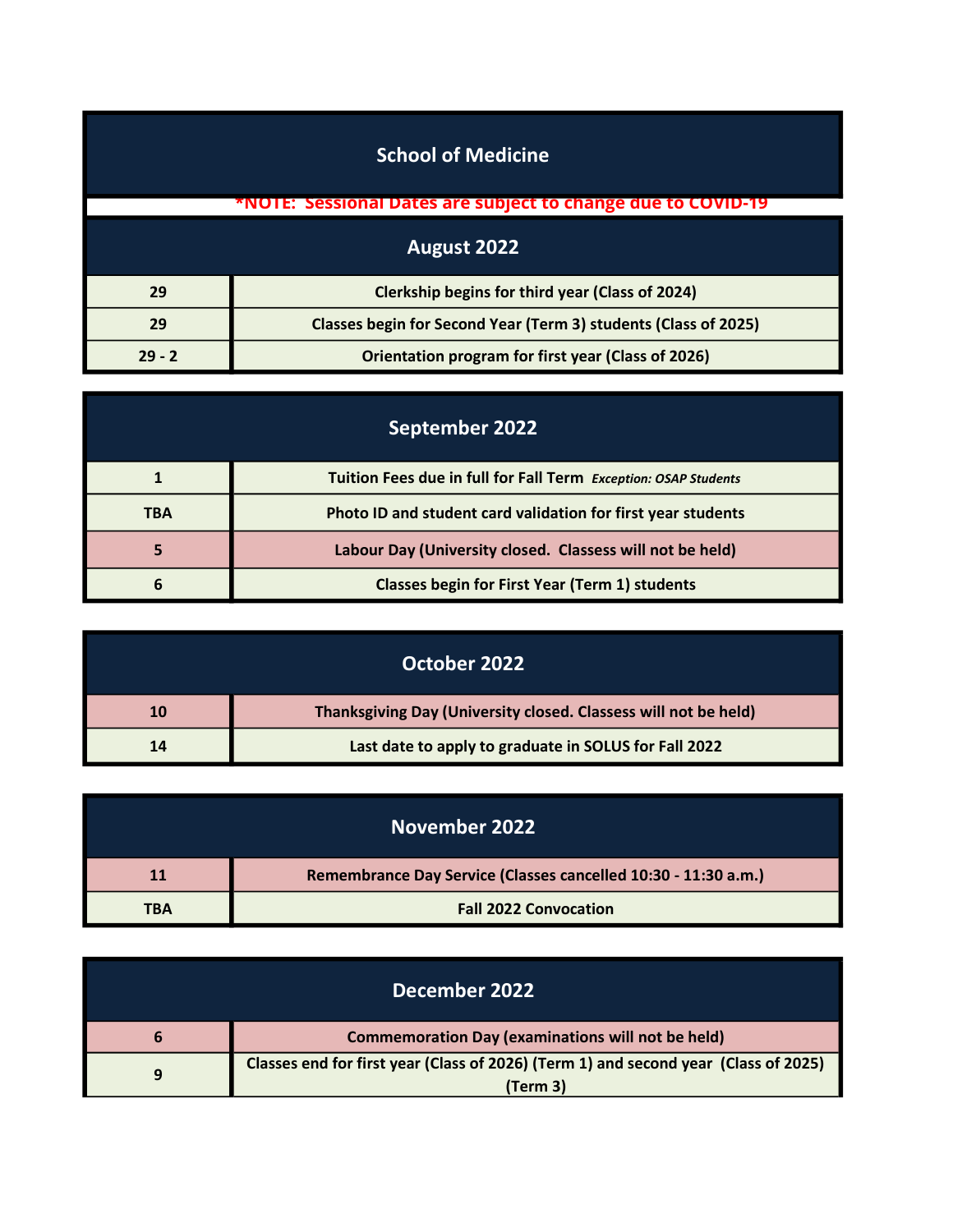| $12 - 16$ | Study and evaluation for first and second year                                                |  |
|-----------|-----------------------------------------------------------------------------------------------|--|
| 16        | Term ends for first year (Class of 2026) (Term 1) and second year (Class of 2025)<br>(Term 3) |  |
| 18        | Clerkship ends for third and fourth year (Class of 2023 and 2024)                             |  |

| January 2023 |                                                                                                         |
|--------------|---------------------------------------------------------------------------------------------------------|
|              | <b>New Year's Day (Statutory holiday)</b>                                                               |
|              | Clerkship resumes for third year (Class of 2024) and fourth year (Class of 2023)                        |
| 3            | Classes resume for first year (Class of 2026) and second year (Class of 2025) (Terms 2)<br>and 4 begin) |
| 6            | Supplemental / Make Up Exams (if required)                                                              |

| <b>February 2023</b> |                                                                                                   |  |
|----------------------|---------------------------------------------------------------------------------------------------|--|
|                      | First date to apply to graduate in SOLUS for Spring 2023                                          |  |
| 20                   | Family Day (University closed. Classes will not be held)                                          |  |
| 24                   | Classes end for first year (Class of 2026) and second year (Class of 2025) (Terms 2<br>and 4 end) |  |

| <b>March 2023</b> |                                                                                                            |  |
|-------------------|------------------------------------------------------------------------------------------------------------|--|
| Feb 27 - March 3  | Study and evaluation for Terms 2 and 4                                                                     |  |
| 6                 | Classes resume for first year (Class of 2026) and second year (Class of 2025)                              |  |
| 10                | Last day of class before Spring Break (Class of 2026) (Term 1) and second year (Class<br>of 2025) (Term 3) |  |
| $13 - 17$         | Spring Break (Pre-clerkship classes will not be held)                                                      |  |
| 20                | <b>Classes Resume for 1st and 2nd year</b>                                                                 |  |
| 24                | Supplemental / Make Up Exams (if required)                                                                 |  |
| 31                | <b>Application to Graduate for MEDS 2023 ends</b>                                                          |  |

April 2023